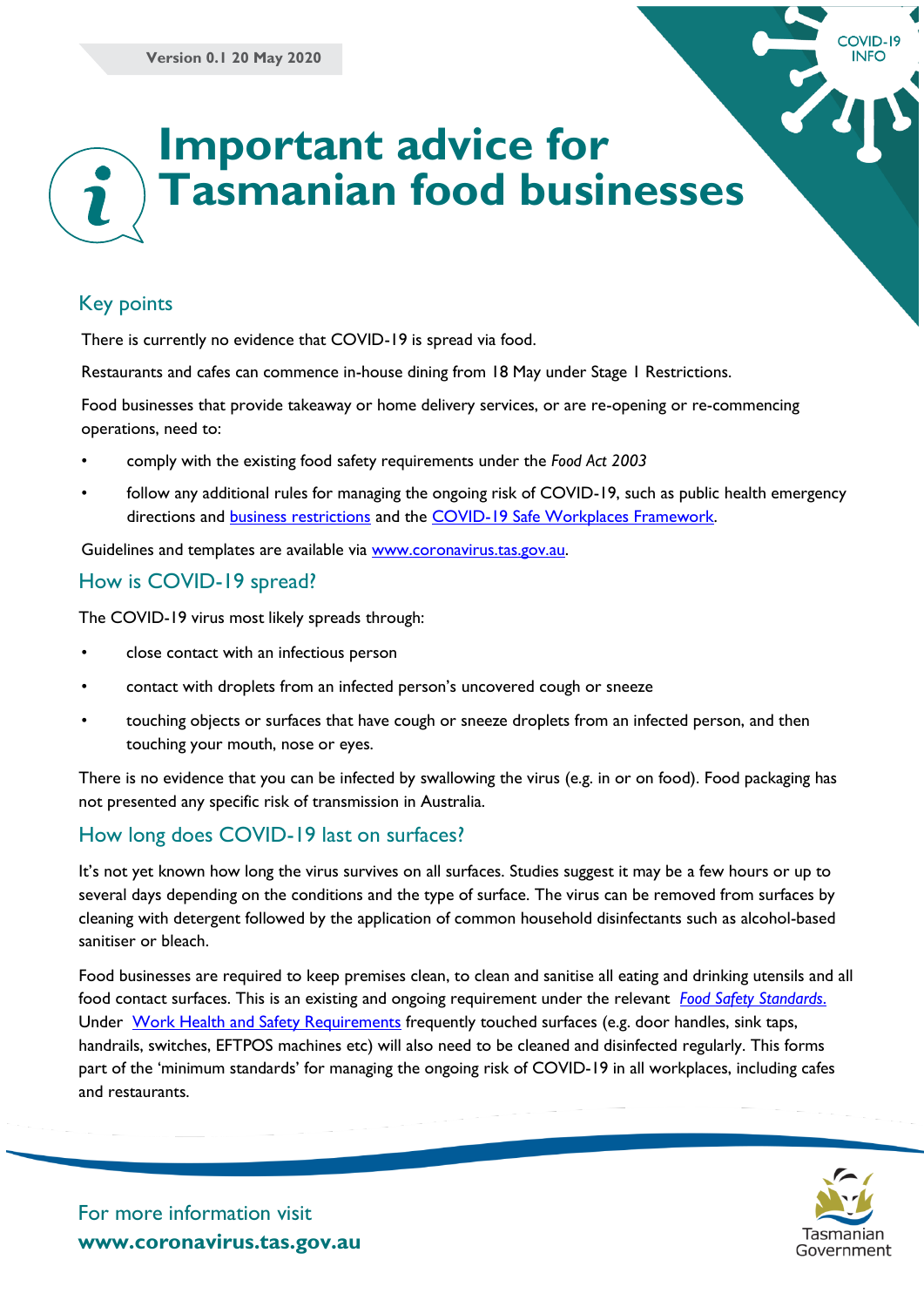# Re-opening a food business

Before re-opening or re-commencing operations, the food business should check the business restrictions, new requirements and specific guidelines at [www.coronavirus.tas.gov.au/business-and-employees/business](file:///C:/Users/bfenneywalch/AppData/Local/Microsoft/Windows/INetCache/Content.Outlook/7AB7L613/www.coronavirus.tas.gov.au/business-and-employees/business-restrictions)[restrictions.](file:///C:/Users/bfenneywalch/AppData/Local/Microsoft/Windows/INetCache/Content.Outlook/7AB7L613/www.coronavirus.tas.gov.au/business-and-employees/business-restrictions) They should review all aspects of their operation and introduce steps to minimise the risk of COVID-19 transmission between staff and/or customers.

From Monday 18 May, restaurants and cafes can reopen and/or recommence in-house dining under Stage One [Restrictions.](https://coronavirus.tas.gov.au/business-and-employees/business-restrictions) This allows seated table service for up to 10 patrons (this number excludes staff). Delivery and takeaway services can continue.

- Each setting where dining occurs must **not** have a density of seated patrons greater than one per four square metres.
- The restriction on the number of diners applies to the venue as a whole unless the venue has multiple separate dining rooms (please see below for further guidance).
- Restaurants may continue to offer delivery and takeaway services. For restaurants and cafes doing seated meals and takeaway, the takeaway customers can be in addition to the 10 seated customers provided that physical distancing rules are met.
- Multiple timed sittings are permitted as long as at any point in time the seated patron rules and limits are met.
- Food must be consumed by each patron. Alcohol-only service is not allowed.
- Contact details for the person making the booking must be kept in case future contact tracing is needed.
- Restaurants and cafes will require a COVID-19 Safety Plan detailing measures to manage the risks of transmission of COVID-19 at their venue.

For a single business or premises that have multiple dining rooms (e.g. upstairs and downstairs, separate rooms on one level, or an indoor and separate outdoor area), the following principles apply:

- Each premises may have no more than two separate dining areas of 10 seated patrons.
- Each dining area must **not** have a density of seated patrons greater than one per four square metres. To seat 10 patrons the area must be a minimum of 40 square metres. If the dining area is smaller than 40 square metres, fewer patrons are allowed.
- The dining areas will ideally have separate entry/exits points. If they don't, the venue must take steps to minimise opportunities for people to mix whilst waiting for a table and social distancing rules apply to any queuing). This could include staged arrivals for bookings.
- Each dining area must have separate wait staff.
- There is no requirement for separate kitchens or toilets per dining area. However, appropriate cleaning must be scheduled and undertaken.

Where there are multiple, discrete restaurants and cafes on the same site:

• Each restaurant or cafe can operate as if it's a separate business according to the rules outlined above. For example, with one dining area for up to 10 patrons or, where there are separate dining areas, with no more than two dining areas for up to 10 patrons each.